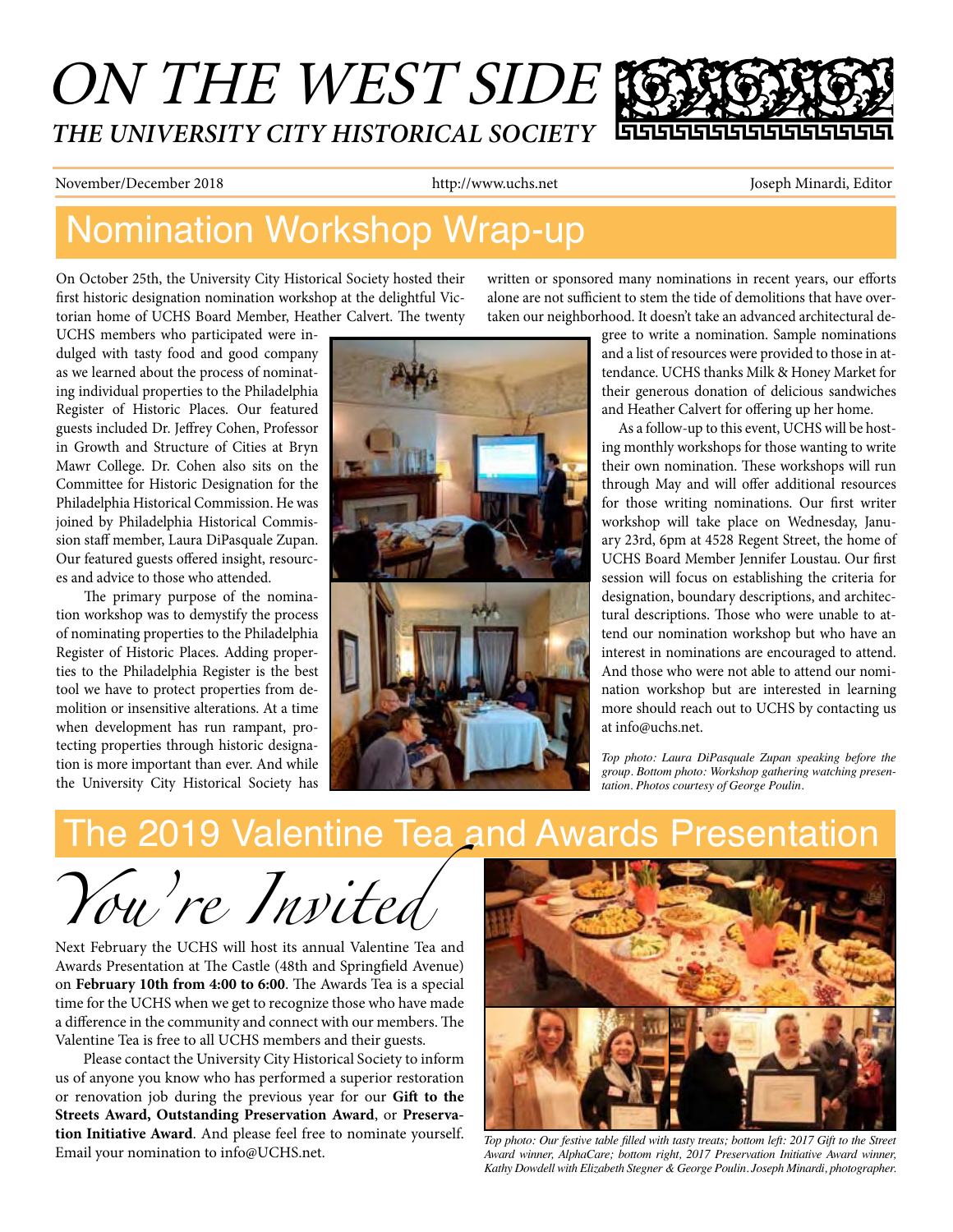## University City Historic Architecture Walks

Today's walking tour in West Philadelphia is through Squirrel Hill, the neighborhoods on both sides of Baltimore Avenue between 46th and 50th Streets. Because this area has so many outstanding examples of stonework, we will focus on stone buildings and appreciate all the rest.

Let's begin with the old 50th Street Fire Station, now the home of Dock Street Brewery, at 50th and Baltimore Avenue.

**(1)** This 1903 building in the rare Chateauesque style popularized in America by Richard Morris Hunt (think Biltmore Estate), draws on stone quoining, stone belt course and basement, stone segmental arches over every window, and an elaborate stone doorway with carving. Walk east along Baltimore, passing the stone-pillared Mariposa Co-op to Calvary Church at 48th Street.

**(2)** This 1904 Gothic edifice boasts Tiffany windows, well-preserved interior woodwork, and a Baroque, almost Mannerist, floor plan. If the doors are open, take a peek inside. On the outside, notice the carved stone window frames and imagine fitting them all together to make a "seamless" frame. Turning south on 48th you come to the Castle Apartments on the southeast corner of Warrington Avenue.



(3) Also built in 1904, The Castle is an example of Romanesque Revival, so-called because of its use of stone, the tower, and the parapeted gables. Now for a scenic detour with little stonework: walk another block south on 48th to Windsor Avenue, turn west and stroll through a block of Horace Trumbauer homes. stone, th

**(4)** Trumbauer was one of the titans of American architecture, designing palatial residences on the East Coast (including the Eisenlohr Mansion at 42nd and Pine Streets) as well as the Free Library and the Philadelphia Museum of Art (although most of the work is attributed to Julien Abele). It's nice to know he also designed these lovely homes for ordinary people. At the corner of 49th Street, turn south and walk to Springfield Avenue, turn east and start looking for twins on both sides of the street that combine stone and brick.

**(5)** Stone on the first floor, brick on the second floor, these homes illustrate the infinite variety in house design that we cherish in West Philly. Keep walking east on Springfield Avenue to 48th Street to find another Castle.

**(6)**, now in use as a bed & breakfast. Built in 1903, it's another example of Romanesque with lots of crenellated parapet and bulls-eye windows. Notice here the mix of rough-faced stone with ashlar window frames and porch columns. And 12 stone arches supporting a large circular porch. Walk one block to 47th Street and turn south. Walk one block to Kingsessing where you will see a Frank Furnessdesigned Romanesque Revival church on the southwest corner, the church with the orange-trimmed windows.

**(7)** Notice how restrained but powerful it looks in comparison with the Gothic-style church across the street. Step up close to the stone walls and let's talk about Wissahickon schist. That's the name of this stone, quarried all over the Philadelphia region and named after the Wissahickon Gorge in Fairmont Park. It's metamorphic rock, the same class as marble and slate, but schist uniquely shows the sandy strata of the ancient seafloor, the tectonic shifting, and the volcanic activity that produced this rock 550 million years ago. It contains in its layers mica (the shiny bits), quartz (white, blue, and grey colors), feldspar (pink), biotite (black), and garnet (rusty red), all of which contribute to the subtle shades of grey in this stone. Now walk north on 47th Street, turn east on Chester Avenue and walk past stone twins in the Queen Anne style.

**(8)** Queen Anne is all about turrets and spindlework and complicated roofs and ornamented gables, and very often corners that do tricks, like setting some elements on a 45-degree angle from the rest of the façade. At 46th Street turn north and walk to the Stone House on the corner of Springfield Avenue.

**(9)** Built in 1891 in the Richardsonian Romanesque style, a stone house was then vastly more expensive to build than wood or brick. Therefore, a corner lot to show off more of the house is ideal. Notice the unusual upside-down arches holding up the porch and the green copper details around windows, in the frieze, and above the gable. Now walk west on Springfield one block to the Cathedral of St. Francis de Sales.

**(10)** In yet another style, the Catholic church is in the Byzantine style – hence the domes that were originally, in 1907, covered with colorful tiles like the two small ones in front. If the church is open, take a look at the beautiful wood interior. Turn north on 47th and as you're walking past St. Francis School, pause to study the stone wall: it has a granite base, a belt course of ashlar granite, and smooth, light sandstone above. Keep walking north (notice the granite curbstones and cobblestones) three blocks to Hazel Avenue and look east.

**(11)** This is not stone. This is Edwardian England: an entire block, and then some (on 46th) designed with rigid Georgian Revival regularity, one of the most elegant and unusual residential blocks in Philadelphia. Head west on Hazel, taking in the stone twins intermingled with brick twins. Peek around the corner of one of the twins and you can see that the less-visible walls are brick.

**(12)** Turn south on 48th, admiring the stone basements and porches in sparkly mica schist. In two blocks you're back to Calvary and you've earned a coffee and a pastry at the Gold Standard Café and the tour is completed.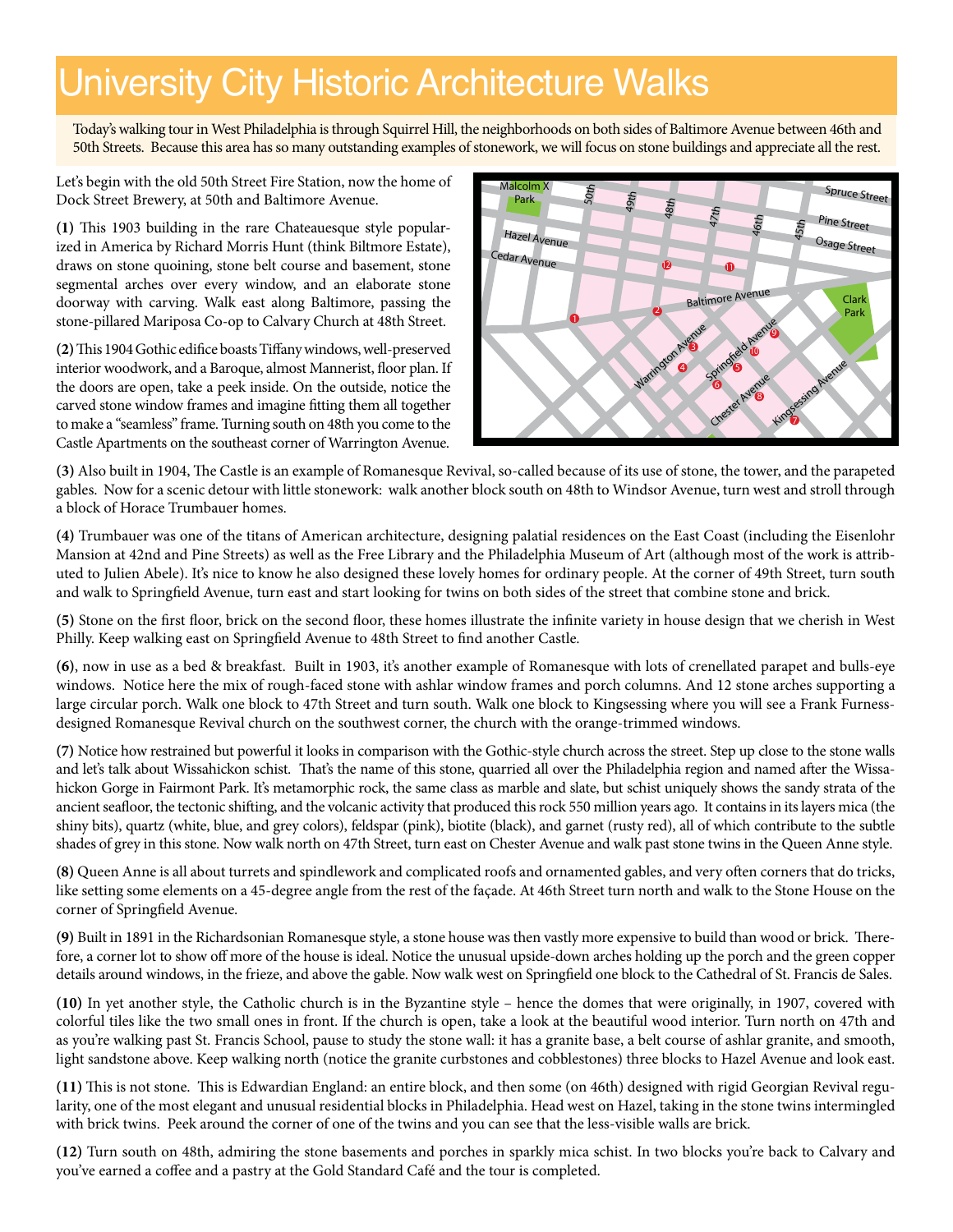# Ask the Experts

#### **Cracked Chimney**

Q: **The chimney in my Victorian home is full of cracks. In the attic I can see that it tilts slightly and has been smeared with cement there and above the roof line. I'm sure that the entire chimney and fireplace have to be rebuilt, but I don't know where to start. Any leads?**

A: A licensed chimney sweep or the local fire marshal would be the first person to contact for a safety inspection. A professional sweep will also assess the structural condition of your chimney. You can search for a chimney sweep online or through apps such as Takl or Thumbtack.

If the chimney is structurally sound, all that may be needed is a flue liner. There are several varieties on the market, either clay or metal. In the meantime **don't use** your fireplace until you're sure your chimney is clean and safe. A chimney fire is the last thing you need.

Modified from *The Old-House Journal*, December, 1981.

#### **Rules for Teachers (1915)**

1. You will not marry during your term of contract.

8. You may not dress in bright colors.

9. You may not dye your hair.

2. You are not to keep company with men

3. You must be home between the hours of 8 PM and 6 AM unless at a school function.

4. You may not loiter downtown in any of the ice cream parlors.

5. You may not travel beyond the city limits unless you have permission from the chairman of the school board.

6. You may not ride in carriages or automobiles with any man except your father or brother.

7. You may not smoke cigarettes.

10. You must wear at least two petticoats.

11. Your dress may not be any shorter than two inches above the ankles.

12. To keep the classrooms neat and clean you must sweep the floor once a day, scrub the floor with hot soapy water once a week, clean the blackboards once a day and start the fire at 7 AM so the room will be warm by 8 AM when the scholars arrive.

From *The Old Sacramento Schoolhouse Museum*

### **Profiles in Architecture** H.D. Prettyman

Henry D. Prettyman (active c. 1889-1910) was an architect that occasional worked as a builder and contractor. He was the brother of Charles B. Prettyman, a prolific builder and architect in Philadelphia.

#### **Selected Relevant Commissions:**

- 1905: Residences (6), East side of 60th Street, north of Spruce Residences (5), Vine and Gross Streets
- 1906: Platt, Frank W., residences (15), 52nd and Walnut area
- 1908: Gallagher, Timothy, residences (101), 64th & Greenway area
- 1909: Welsh, Robert, residences (28), 54th and Wyalusing area

# Door Glossary

**Astragal:** A moulding applied to one stile of a French door, sliding French door, or French casement window, which the other door panel or window sash strikes.

**Batten Door:** A wood door made of vertical planks or boards fastened together with horizontal boards (battens), which are usually nailed to the inside of the door**.**

**Cope-and-Stick:** A frame-and-panel joinery technique often used in making doors, where a mating member on the frame is given a decorative prole on the edge that joins to a panel.

**Divided Lights:** Glass panes (lights) held by permanent, stationary muntins and bars that separate individual panes in a window or door sash. Often sold in "lite" (grid) variations by door makers**.**

**Dutch Door:** Introduced by Dutch colonists who settled in the Hudson River Valley in the early 1600s, these are usually wood batten doors separated into top and bottom halves. The top could be opened for light and air while the closed bottom kept livestock out.

**Frame-and-Panel:** A style of construction that features vertical wood stiles and horizontal rails that form one or more frames around thinner recessed inner panels. Doors usually have between one and eight panels, and the door is often referred to by the number of panels it has.

**Glazing:** Installing glass into windows and doors, or the glass itself. Single glazed means glazing with a single piece of glass; double or insulated glazing means two panes of glass separated by a spacer and hermetically sealed together with insulating dead air space or gas between the panes.

**Mortise-and Tenon:** A joinery system by which a projecting tenon is snugly into a mating mortise in either a stile or rail. Once the tenon is in place, it's fastened by drill- ing a hole through both the mortise and tenon and driving a wood peg or other fastener into the hole.

**Passage Door:** An interior door between a hall and a room, or between two rooms.

**Rail:** A horizontal bar that connects the vertical bars, called stiles, in a door or window frame.

**Stile:** A vertical length of material (usually wood) in door or window frames, connected to other stiles by horizontal bars called rails.

**U Factor:** A measure of the ability to transfer heat in glass windows or doors. The lower the number, the more efficient the glazing.

From *The Old-House Journal*, August 2017*.*